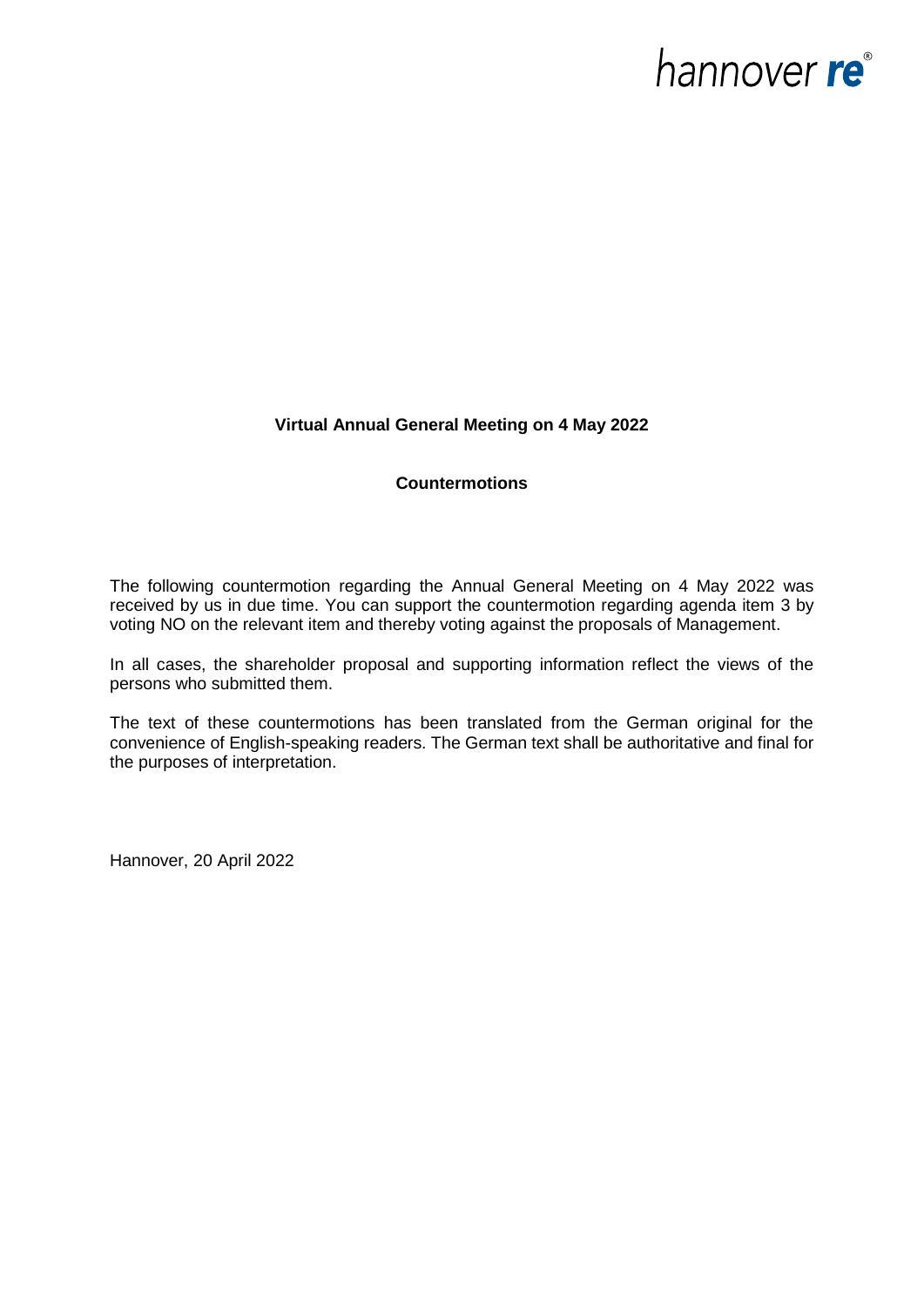# hannover re®

The shareholder "Der Dachverband der Kritischen Aktionärinnen und Aktionäre e.V." ("The Association of Ethical Shareholders") has submitted to us the following countermotion:

## **"Countermotion of the Association of Ethical Shareholders regarding the Annual General Meeting of Hannover Rück SE on 4 May 2022**

# **Re agenda item 3: Ratification of the acts of management of the members of the Executive Board for the 2021 financial year**

The Association of Ethical Shareholders moves that the acts of management of the members of the Executive Board shall not be ratified.

## **Justification:**

It continues to be the case that the Executive Board of Hannover Rück SE fails to adequately live up to its responsibility to take more effective action to address climate change.

## **Exclusion of oil and gas not sufficiently ambitious**

The exclusion of facultative reinsurance for exploration and/or exploitation of new oil and gas reserves with effect from mid-2022 onwards as well as for the exclusive transportation and storage of new oil and gas reserves is very positive. In order to become a role model for other insurers in this respect, however, Hannover Re must also include the expansion of existing projects and come up with a clear exit date. This must also apply to asset management / investments under own management.

If the goals of the Paris Agreement on climate change are to be met, no additional new oil and gas resources can be exploited. This has now been accepted by the International Energy Agency (IEA), among others. In view of the importance of reinsurers for the viability of energy projects, Hannover Re shares crucial responsibility in this regard.

#### **Exit from coal in 2038 too late**

When it comes to exiting coal, Hannover Re is working towards excluding coal in its entire property and casualty reinsurance business, i.e. above and beyond individual reinsurance arrangements, by the year 2038. The date 2038 does not, however, meet the targets set by climate science, which calls for a withdrawal from coal by 2030 in the EU and OECD countries and by 2040 for the rest of the world.